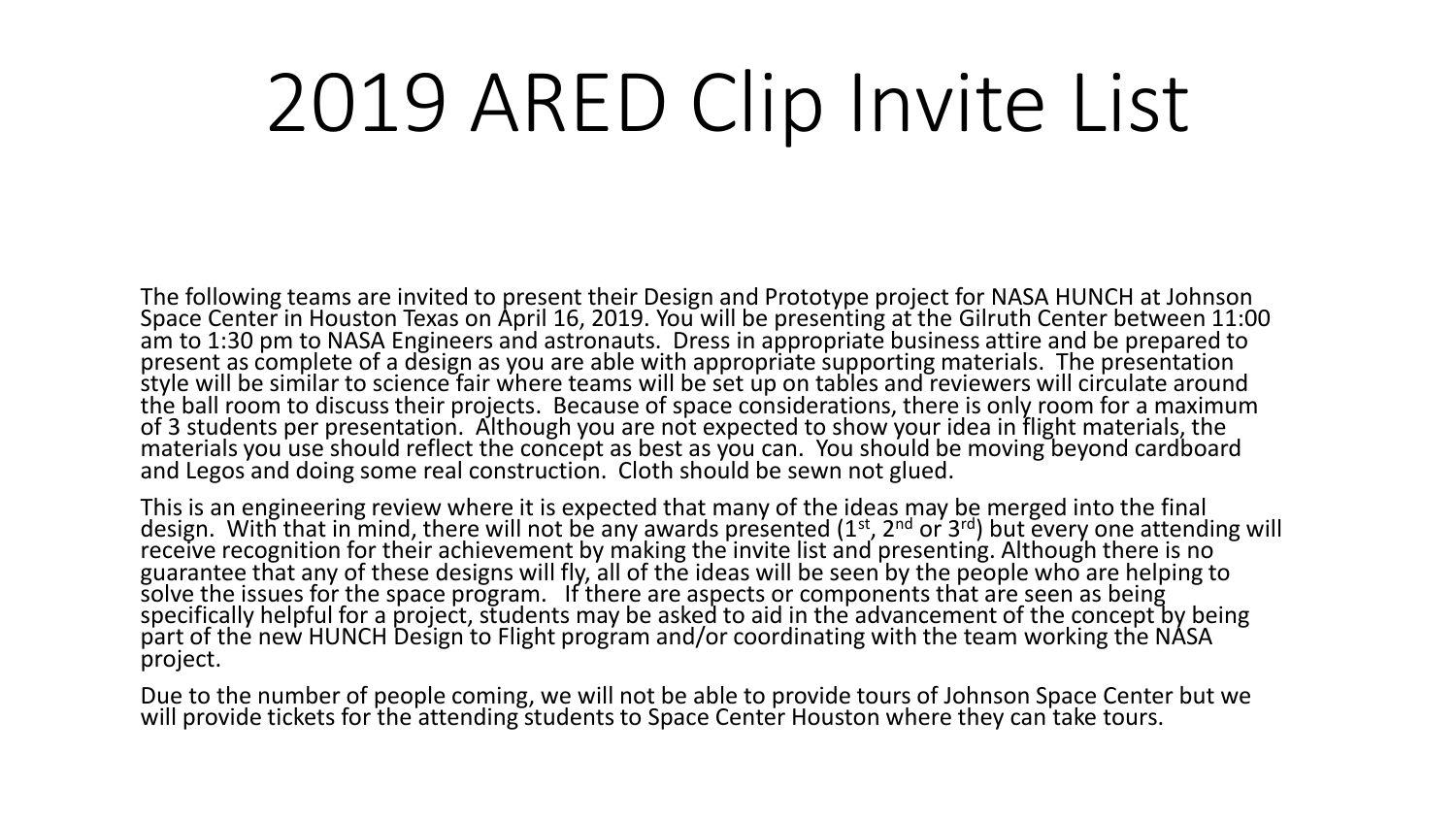

Project: ARED Clip Students: Matt Holsopple, Caleb Bristol, Chris Gaines, John Cullem Teacher: Mr. Bertelsen School: Chatfield



Project: ARED Clip Students: Jack Ackerman, Tanner McCarthy, Taylor Rampy Teacher: Mr. Nuebel School: Cherokee Trail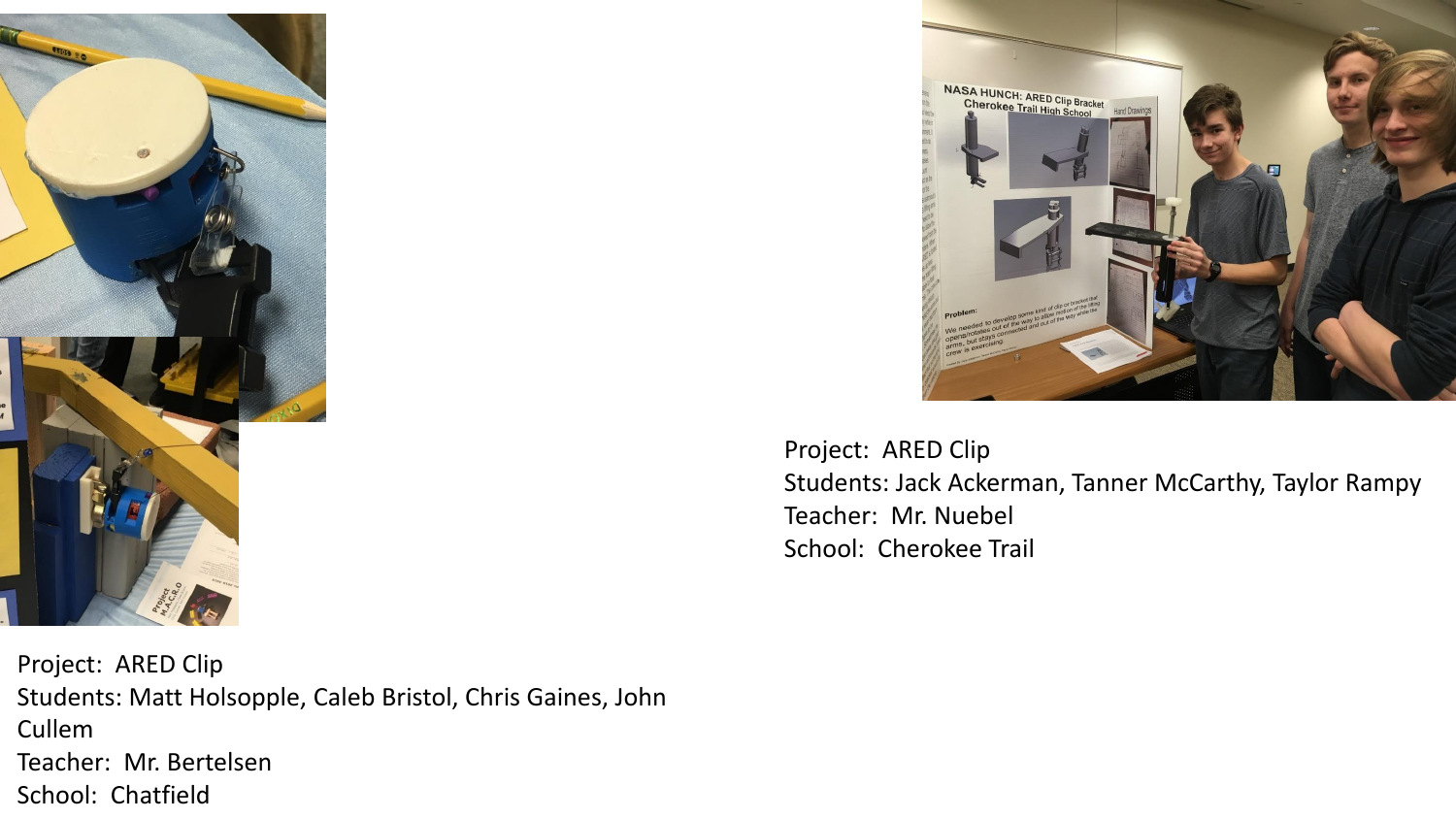

Project: ARED Clip Students: Srivatsa Bhamidipati, Micah Bailey, Michael Cantu Teacher: Mr. Ford School: Cypress Woods



Project: ARED Clip Students: Kyle Scholtens, Julian Web Teacher: Gary Duquette School: Jackson Hole High School